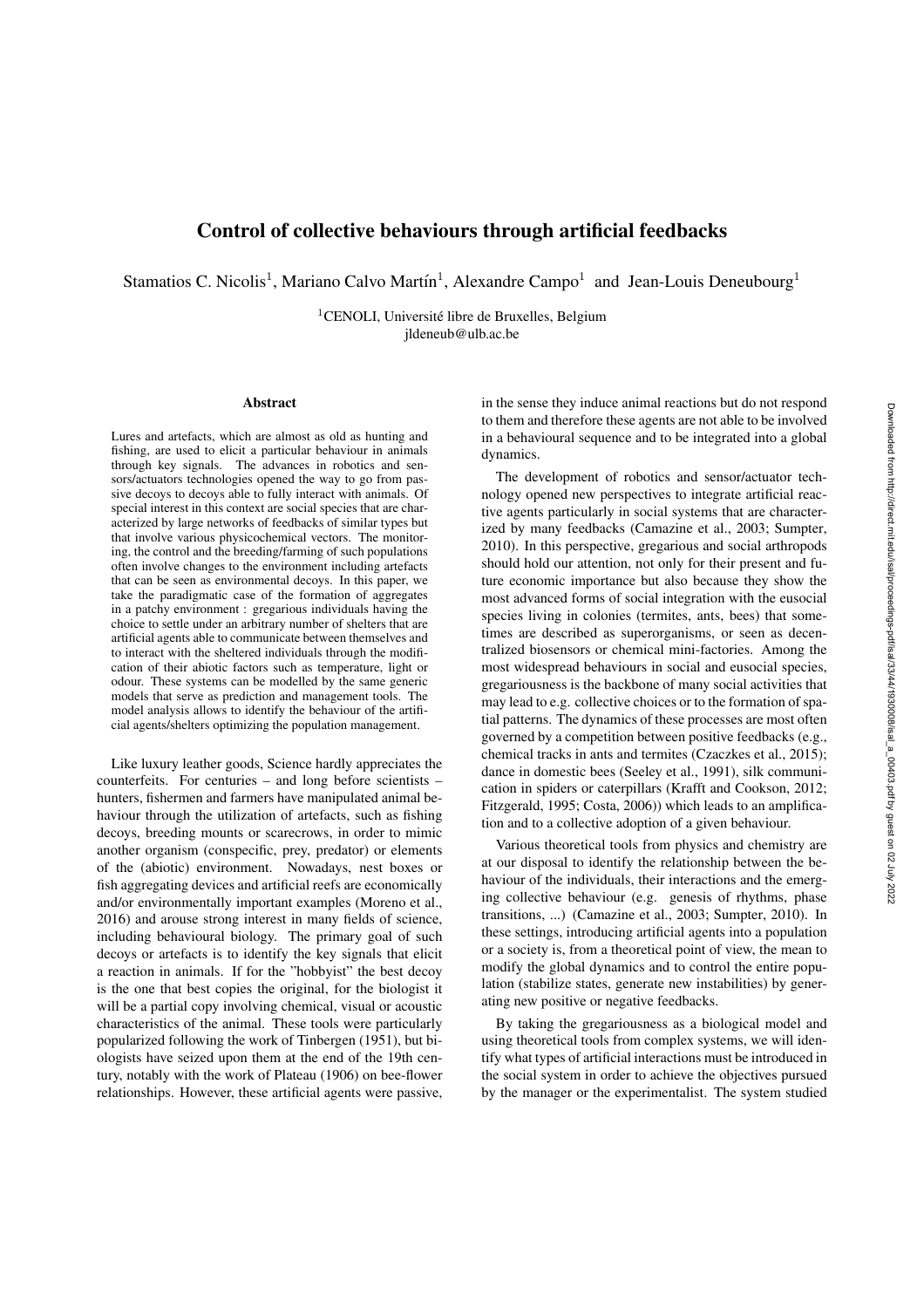is an environment in which on the one hand a population is distributed and on the other hand a set of sites on which individuals can aggregate and/or settle (Szopek et al., 2013). The proxy of these new interactions are "intelligent" sites (e.g. shelters) that are able to modify their physicochemical characteristics (and therefore their attractivity) depending on their own or respective levels of occupation (Bonnet et al., 2019). The differential equations describing the time evolution of the number of individuals on each site  $(X_i)$  is:

$$
\frac{dX_i}{dt} = F(X_i, \rho_i) X_e - G(X_i, \rho_i) X_i \qquad i = 1, \cdots p \tag{1}
$$

where  $X_e$  is the number of individuals exploring the environment; *p* is the number of sites, *F* and *G* are respectively the individual joining and leaving rate; and  $\rho_i$  are the biotic or abiotic parameters of the site *i*. The System (1) implies that that the individuals have not a global knowledge of the system: they only use local information and therefore they are not aware of the different sheltering options (e.g. Ame´ et al. (2006)).The synthesis of the literature and the analysis of eq.(1) reveal that all systems governed by these equations share the same dynamics and properties: e.g. they can exhibit multiple states or lead to the emergence of a consensus depending of the number of sites *p*, the population size and the parameters  $\rho_i$ . The analysis of eqs.(1) allows to identify the conditions for the emergence of a consensus (selection of one site). As it turns out, the minimal conditions to generate a consensus is  $dF/dX_i \geq 0$  and/or  $dG/dX_i \leq 0$ , which correspond to the fact that sheltered individuals stimulate a conspecific to join the shelter and/or decrease the individual probability of leaving it (Nicolis et al., 2016; Calvo Martín et al., 2019).The minimal model is the one where the individual rate of joining (*F*) is independent of the population in the shelter and the rate of leaving  $(G)$  is a monotonically decreasing with a threshold :

$$
G\left(X_i\right) = \frac{\theta}{1 + \left(X_i/k\right)^n} \tag{2}
$$

The parameter  $\theta$  is the component of the individual's response to the shelter characteristics  $(\rho_i)$  such as temperature, light, *etc*. Other characteristics like humidity (Calvo Martín et al., 2019) may also affect the interattraction between individuals as expressed by the threshold *k* of sheltered population and the parameter *n* controlling the level of determinism of the individual response.

The introduction of artificial feedbacks into eqs.(1) would lead to a dependence of the parameters  $\rho_i$  characterizing the shelters or the sites on their level of occupation. These parameters would then become variables and two distinct cases can be formulated:

1. Each spot has only local information, on its own state of

occupancy and can modulate it

$$
\frac{d\rho_i}{dt} = U_i \left( X_i, \rho_i \right) \tag{3a}
$$

2. or can communicate with other shelters (or with a master)

$$
\frac{d\rho_i}{dt} = U_i \left( X_1, \cdots X_p, \rho_1, \cdots \rho_p \right) \tag{3b}
$$

Two related questions are addressed with this theoretical framework: what are the basic mechanisms of the artificial agents (which can be shelters, feeding spots, *etc.*) modelled by the function *U* able (1) to prevent the natural emergence of a consensus; (2) to allow the formation of a consensus when the natural population is unable of it. Answering these questions goes through the modifications of the shelter characteristics and the objective is to identify the rules leading to the stabilization of a state or the emergence of new ones. In case (1) (case (2)), the objective is to stabilize (destabilize) the homogeneous distribution  $(X_1 = \cdots = X_p)$ . The stabilization can be achieved by a local modulation of the the shelter characteristics (eq. (3)) which decrease the parameters  $\theta$  and increase de parameter  $k$  of the equation (2). In the second case, the consensus can be obtained by reducing  $\theta$  according to the occupancy level of each shelter. The study of the scripts where the shelters communicate with each other (eq. (3b)) shows that the cross-activation (cross-inhibition) between shelters stabilizes the homogeneous state (the consensus).

These questions are linked to the optimal management of the population such as the control of the individuals' growth (by reducing competition or promoting cooperation between individuals) or the rapid adoption by a population of a particular behaviour. Maximizing the number of sheltered or feeding individuals in such a system could be trivially obtained by maximizing the number of aggregation/feeding sites but it would potentially lead under certain conditions to a dispersion of the population which would reduce the cooperation between individuals or the aggregation rate. *A contrario*, introducing the possibility of communication between artificial agents (corresponding to cross inhibitions between sites) leads to an optimal collective pattern.

Finally, the system defined by eqs. (1) can be easily extended to several populations/colonies that are in competition. Indeed, eqs. (1) consider a single population without recognition and conflict between individuals based on their origin as is the case with eusocial species where cooperation is intracolonial and competition is intercolonial (foraging). In this situation the objective pursued is the reduction of competition thanks to the desynchronization of the activities of the different populations generated by the artificial interactions (feedbacks) between colonies.